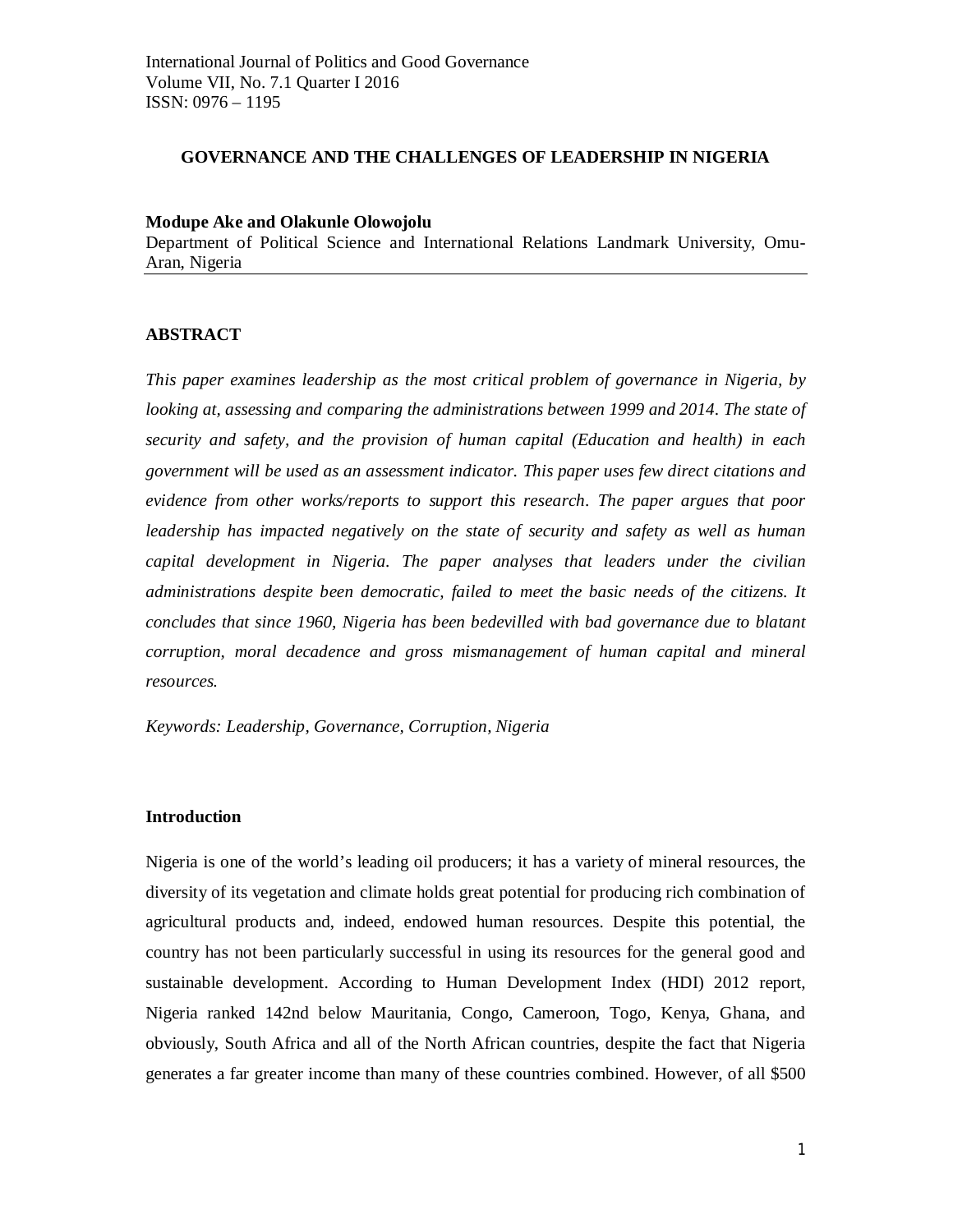billion plus in oil revenues and a \$2trillion economy were mostly mismanaged or stolen. And this falls squarely on the failure of leadership. (www.manofcontrasts.blogspot.com)

Governance on the other hand involves far more than the power of the state or the strength of political will. The rule of law, state of security and safety, provision of basic needs, human capital, and accountability are not merely technical questions of administrative procedure or institutional design. They are outcomes of democratizing processes driven by committed leadership, and also by the participation of and contention among groups and interests in society—processes that are most effective when sustained and managed by legitimate, and effective leaders.

It is instructive to note that no nation has achieved meaningful development, socially, politically or economically without the input of an effective leadership (Obasola, 2002:10).

In contemporary discourse, the concepts of leadership and governance have attracted wider interests as they serve as the pivot upon which social, political and economic structures rest. The numerous problems which have been bedevilling Nigeria today have been blamed on ineffective leadership. While it is true that there have been apparent leadership and governance crises in Nigeria, the last fifteen years have witnessed struggle to engender effective leadership and governance in Nigeria (Adejuwon, & Afegbua2012:141)

Since the return to civilian rule, Nigeria has being undergoing serious and deepening sociopolitical and economic crisis. These problems generated by mismanagement of human capital and mineral resources and the prevalence of insecurity, call our attention to the problem of leadership in the country. Similarly, the staggering waves of insecurity, blatant corruption coupled with moral decadence can be attributed to leadership problem.

It is imperative that, the quest for good leadership is a sine-qua-non for governance and sustainable development. It was recognized that Nigeria's failures have come about largely as a result of the leaders' insensitivity to the basic needs of the citizens. In other cases, bad governance, corruption, moral decadence had weakened the system of governance. (Adejuwon, & Afegbua ibid)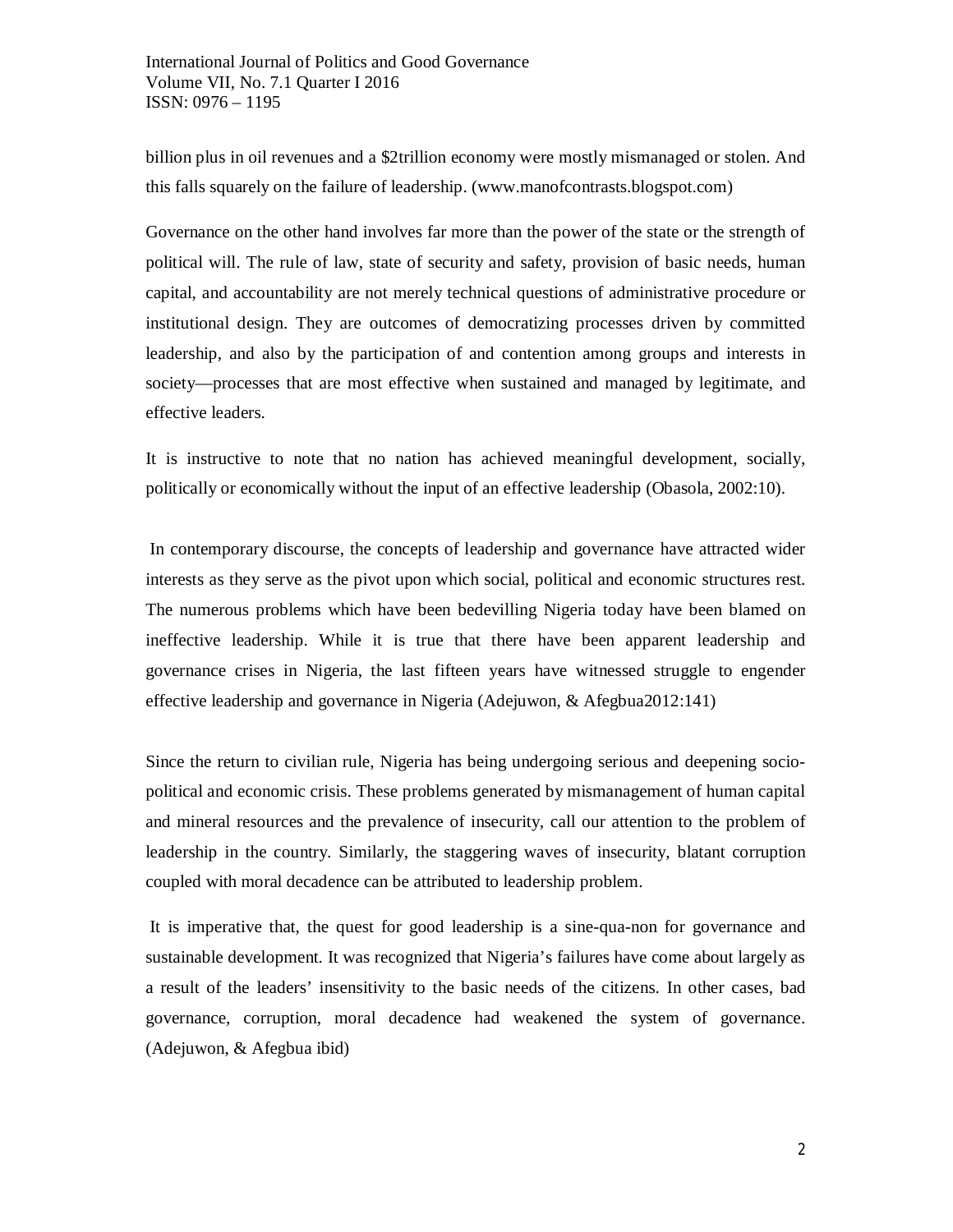According to Gen Buhari (1998), there is manifestly the dearth of leadership everywhere in the world; not just political leadership but also spiritual, social, organizational, national and international. The situation has deteriorated so much that the world has to tolerate and accept poor substitutes, pontificating over the affairs of nations. The global social, economic and political crises were derived from lack of capable and visionary leadership that leads by precepts and with commitment to sacrifice and self-denial. Besides, good leadership eludes Nigeria for other such reasons as the differences or peculiarities of our political history, socio-cultural differences etc.

Poor leadership is the major challenge and source of Nigeria's predicament and socioeconomic crises. Only a few leaders have voluntarily left office; most others were assassinated or were deposed by military coups. It is against this backdrop, that this study identifies leadership as a major variable to correctly historicize the nature, character and dimensions of the Nigeria problem.

### **Governance and Leadership: Conceptual Clarification.**

The concept of "Governance" is not new. It has been around in both political and academic discourse for a long time, referring in a generic sense to the task of running a government or any other appropriate entity, for example a nation. More recently, it has gained particular significance in the literature on Africa's development. World Bank (1989) identified governance as one of the major challenges confronting Africa. More specifically, World Bank refers to such phenomena as the extensive personalization of power, the denial of fundamental human rights, widespread corruption, and the prevalence of unelected and unaccountable government.

The concept of governance, in fact, is simple. It is seen as a set of values, policies and institutions through which the society manages economic, political as well as social processes at different levels, on the basis of interaction among the government, civil society and private sector. (Sahni, 2003:1-2)

In essence, the concept of governance is probably as old as human civilization. It broadly means the process of decision making and the process by which decisions are implemented or not implemented. The concept of governance relates to the quality of relationship between the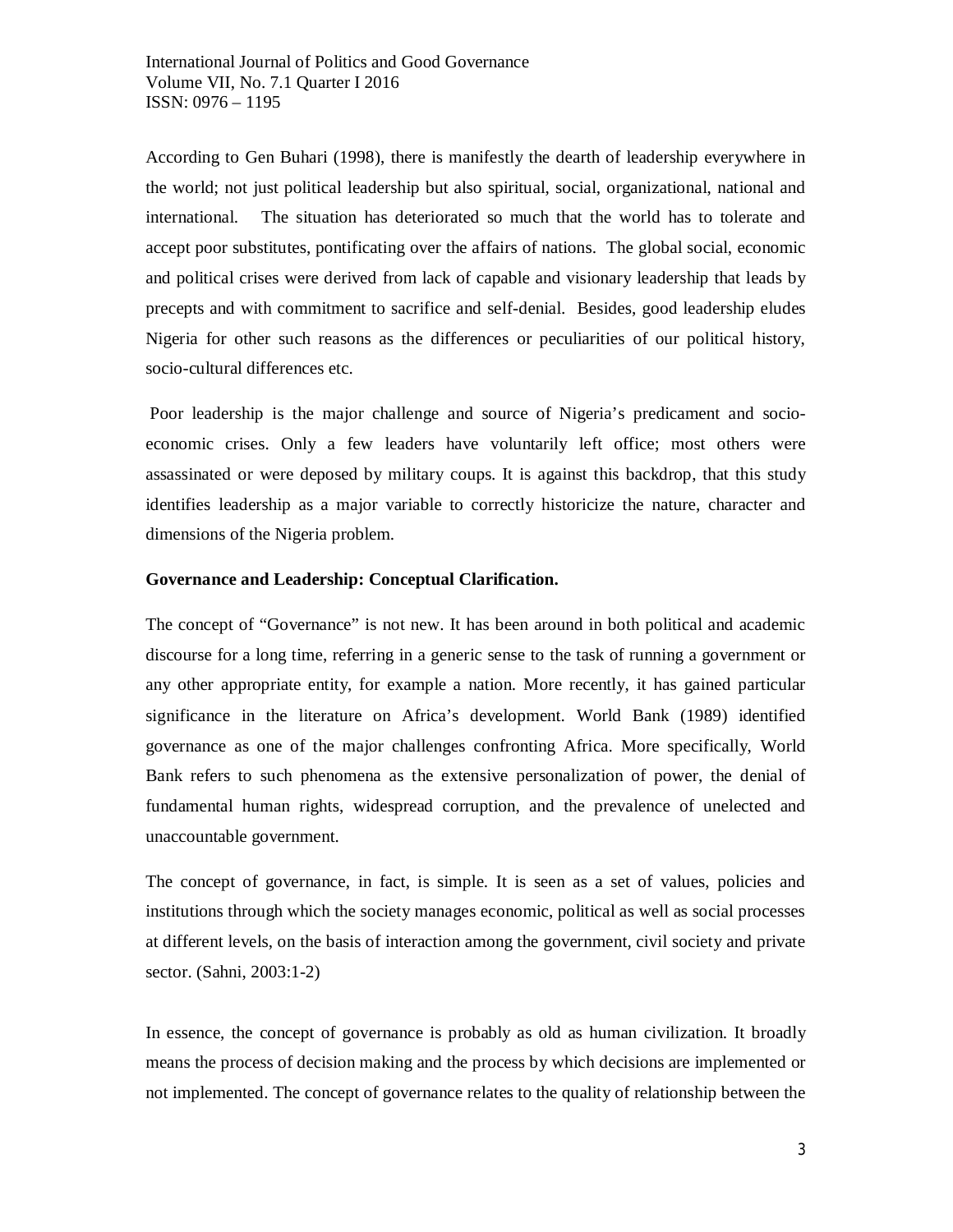government and citizens whom it serves and protects. Governance could be defined as one in which the concerned authority if any, exercises power, exerts influence and manages the country's social as well as economic resources leading to better development. In a more precise manner we can say that governance is the way those with power, use the power. Thus, governance has social, political, and economic dimensions. (Sahni, ibid)

Governance is defined as the capacity to establish and sustain workable relations between individual actors in order to promote collective goals (Chazan, 1992:122).

### It was further defined by Galadima (1998:117) as;

*a process of organizing and managing legitimate power structures, entrusted by the people, to provide law and order, protect fundamental human rights, ensure rule of law and due process of law, provide for the basic needs and welfare of the people and the pursuit of their happiness.*

## Ubegbe (1999:282) defines leadership in the following words;

*Leadership is the process of creating the subordinates' identification with the group's mission and creating their desires to achieve the group's goal.*

According to Mullins, (1996) leadership is a process in which the leaders and followers interact such that the leader influences the actions of the followers towards the achievement of certain aims or objectives. Thus it is the ability of influencing the behaviour of others, or exerts influence within working group in order to achieving group task or organisation objective. The followers (subordinates) perceive the leadership as having certain attributes or characteristics that endeared him/her to control or exert influence over them. Therefore, leadership, by concept, is a non-coercive capacity (i.e. is not the use of instrument of delegated power or authority), and followers (subordinate) willing consent to be influenced or directed by the leadership. Leadership is hence conferred from below (by the electorates/subordinates) and not from above (by elites/super ordinates) for constructive engagement towards cooperative, collaborative efforts and mutual benefits.

This paper defines leadership within the confines of politico-bureaucratic officialdom (i.e. all political office holders and public bureaucrats).Yusuf (2003:6) avers that Leadership involves strategically developing and implementing plans and policies with accountability and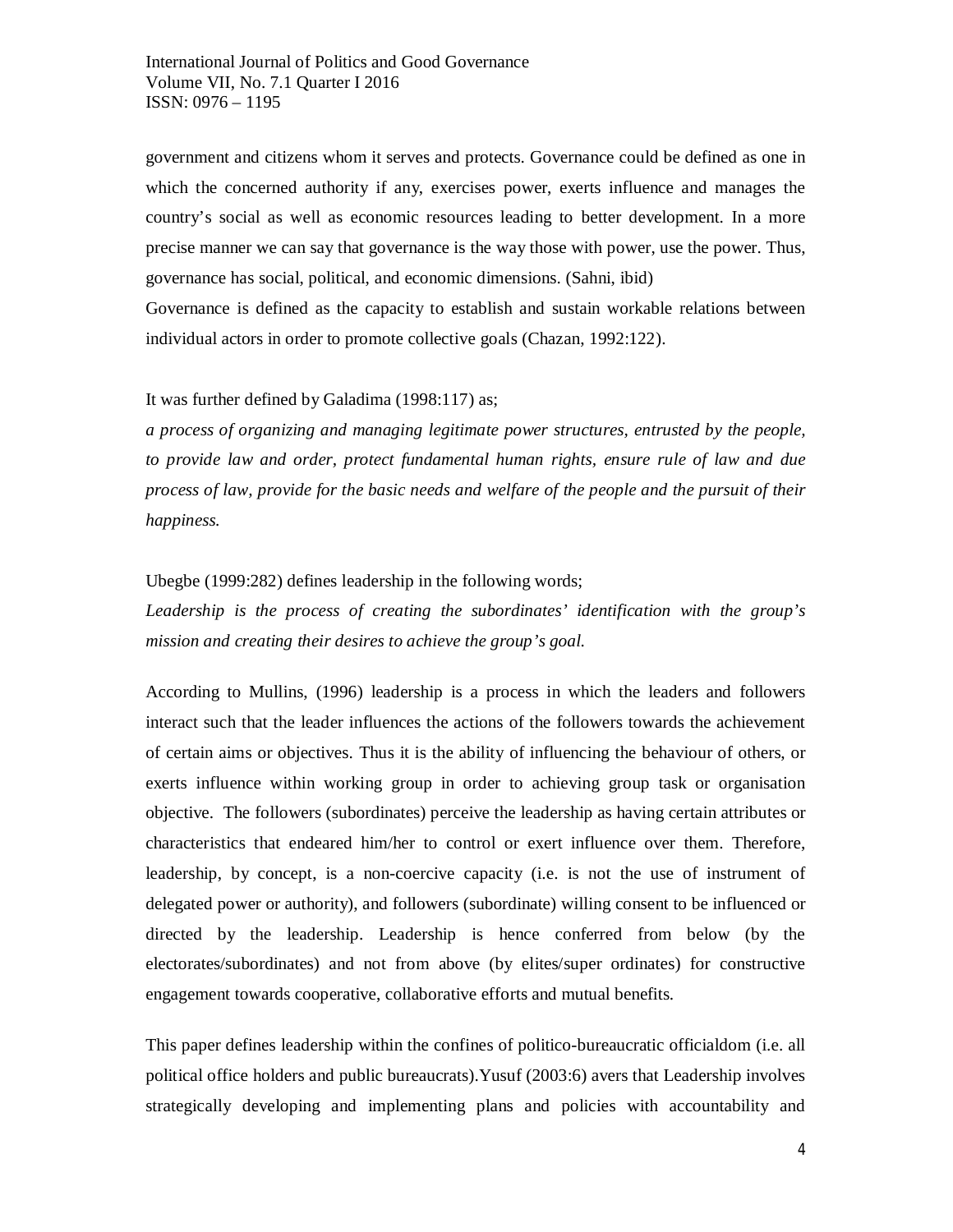transparency. Good leadership, which requires the ability to face challenges to achieve results in complex conditions, can and should be practiced at all levels.

Scholars have devised a number of models to guide the study of leadership. However, for the purpose of this study transformational leadership theory should be imbibed by Nigeria's political leaders.

Transformational leadership is one of the most popular leadership theories in recent years. In general, a hallmark of transformational leadership is the extent to which the leader influences, or transforms followers (Sashkin, 2004). Theories in this new paradigm of leadership centre on traits and behaviours of leaders, the situational context of leadership, and the relationships between and among leaders and followers in the context.

## **The Challenges of Leadership in Nigeria**

The bane of Nigeria's problem has been the failure of political leadership. There are of course failures in other areas, but these are traceable to political leadership deficiencies, Seteolu (2004:74) summarizes the challenge from Nigerian perspective thus;

*The political elites (Leaders) are not a productive class, but rely on the control of state structures to access economic rewards. The over politicization of the Nigerian state is also understood in the context of the unmediated struggle for power, influence and patronage. The nature of political contest ensured the emergence of a local governing class without ideological commitment. Rather than pursue political contests within ideological frameworks, politics became a contested terrain for shallow, self-centered political gains*.

According to Adams Oshiomole, the subject of leadership reoccurrence in our national discourse suggests that the leadership question is still critical to Nigeria's quest for good governance and the consolidation of the democratic order. This is definitely to be expected in view of the widely held notion that the problem with development in Nigeria is mainly that of leadership. Now we have to answer the question, what has happened to leadership and where are the leaders? This question is germane because under a democracy, it is expected that the quality of governance will be much higher than it was under the military, and that the citizens will have the benefit of accountable and transparent leadership and that the resources of the country will be managed for development.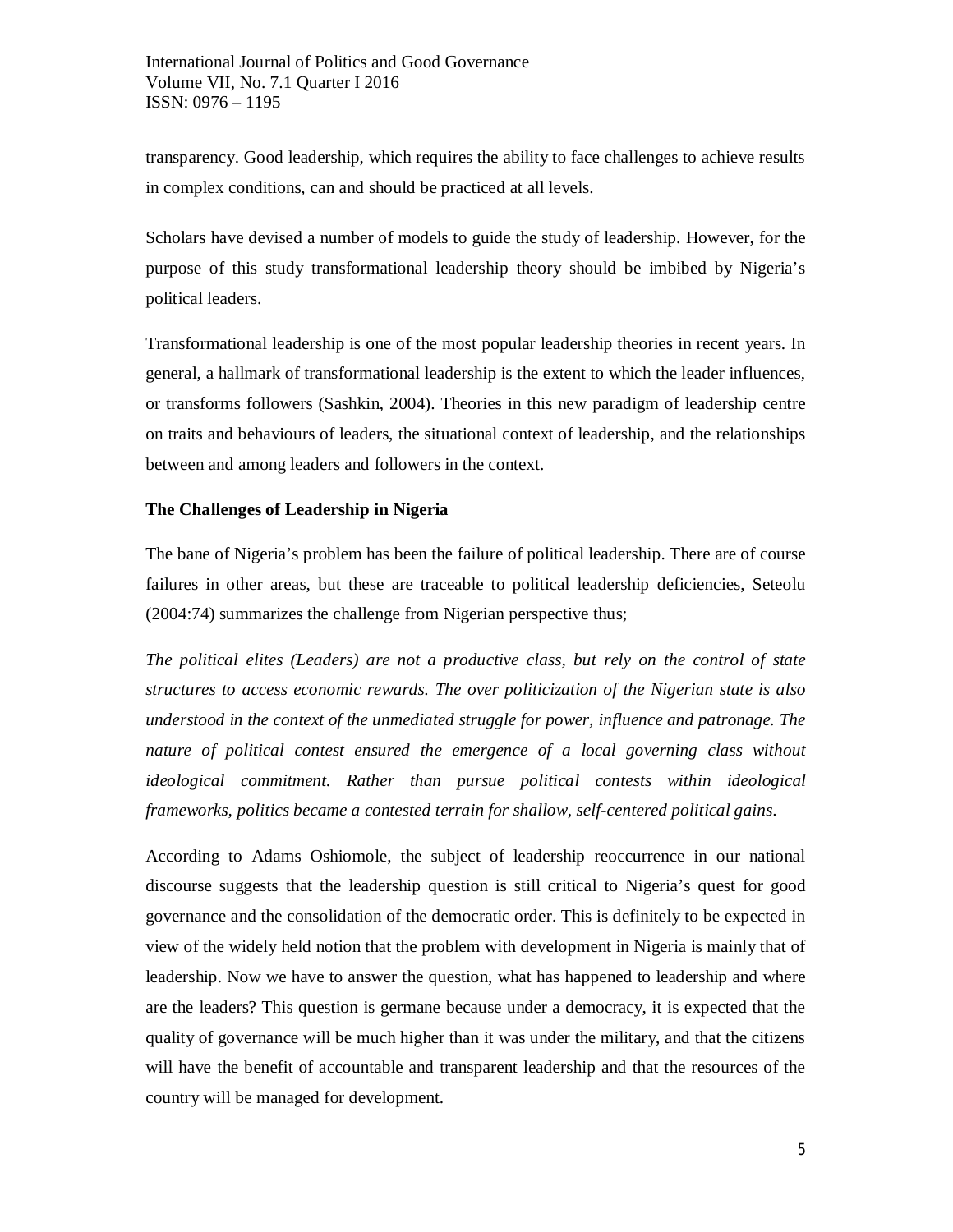Leadership lack of transparency in public spending has resulted in massive looting of the national treasury; lack of accountability and gross mismanagement of public enterprises and institutions by leadership, has generated massive debts that have become a major drain on national resources. There is a growing global consensus on the devastating effect of corruption on development and good governance. There is an organic interconnection between quality of governance and capacity to drive a sustainable human and capital development. (Yusuf Hamza: 2003). According to Kofi Annan, 2003 (then Sectary General of United Nations), "Corruption is an insidious scourge that impoverishes many countries, and affects us all … it creates discrimination between different groups in a society, feeds inequality and injustice, discourages foreign growth … it is indeed a major obstacle to political stability and successful social and economic development of any nation".

Nigeria, which is the largest country in the continent of Africa, has a dearth of genuine leaders. Available ones are tyrants who act against the interests of the people (Isekhure, 1995:141-142)..

Eze (1995:96) has this to say about leadership in Nigeria;

In considering the Nigerian situation, there seem to be certain issues in Nigerian leadership which require experimental investigations. For instance, it has been generally asserted that Nigeria's management are marked by authoritarian leadership characteristics and practices. They are said to have maintained a rigid dictatorial approach, as well as master-servant, riderhorse relationship with subordinates. In fact, it has been said that a Nigerian man is by nature and training an autocrat who demands nothing but respect and obedience from his subordinates, and those younger and lower in status than him. Also in public sector, the leadership have been associated with certain undesirable traits such as double- standards, pursuance of selfish goals, lack of seriousness and indiscipline.

Yusuf (2003:2) says poor leadership, especially in previous administrations has led to lack of government accountability and transparency that to a large extent, has resulted in the high level of corruption in the country. In the Corruption Perception Index 2013 published by Transparency International, Nigeria corruption level plunged further from 137th out of 177 countries surveyed in 2012 to 144<sup>th</sup>, the World Economic Forum's Global Competitive Report 2014 ranked it 127th out of 144 countries, Nigeria is still firmly one of the world's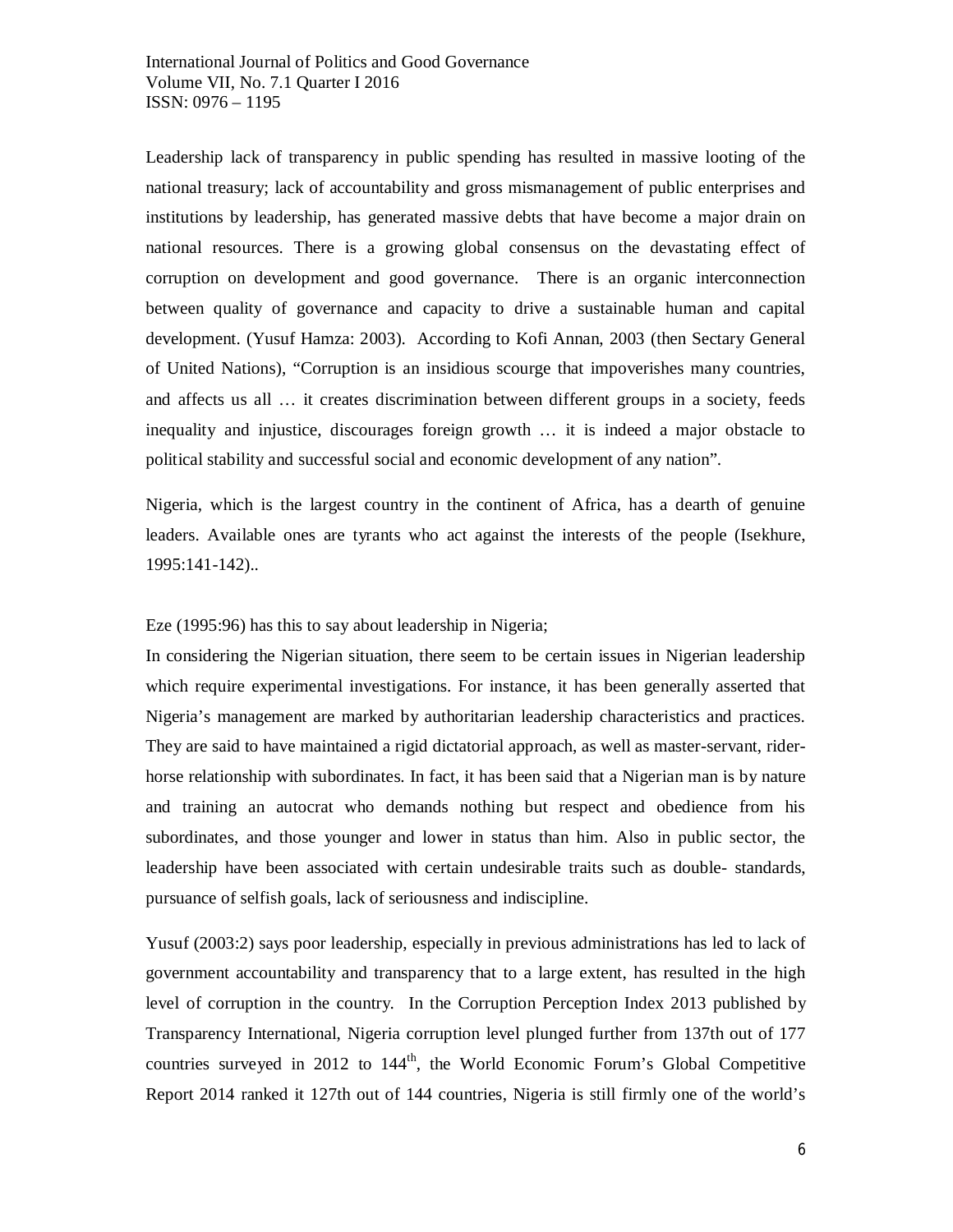poor destinations. The same report rated Nigeria the third worst country in the world in the corrupt diversion of public funds. Showing lack of faith in the integrity of public office holders - politico-bureaucracy (as they characterized and are instrument of corrupt practices), lack of effective popular participation in policy making (most political elites rigged themselves to power and hence becomes irresponsive to mass yearnings).

The effect of these are constraints to human and capital development; which include unemployment, high cost of living, inflation, poor infrastructure, pervasive poverty, high rate of insecurity and safety, moral decadence, gross mismanagement of mineral resources among several others.

This shows that leaders and those around the corridors of power in Nigeria have simply privatized the state for their selfish interests. Indeed, respected, visionary leaders that are of proven integrity are needed to steer the ship of the country; such leaders must be people oriented.

## Adeola (2007:107) argues further that;

*The history of great nations have been linked to visionary and purposeful leadership, be it in the advanced industrialized countries or developing nations. Such leaders have played significant roles in the socio-economic development and political emancipation of their countries China, Brazil, Indonesia, Singapore, Malaysia, South Korea and tiny Botswana were once trapped in underdevelopment, and their leaders understood the imperatives of massive investment in infrastructure, education and health programmes, they sorted out leadership and governance problem to meet global standards that attracted the crucial level of local and Foreign Direct Investment that took them to the top.*

However, it is right to argue that poor leadership is not merely capable of threatening the very existence of the nation, but has actually threatened and, is still threatening the very existence of the nation. Poor leadership at different magnitudes have made the various governments in Nigeria unable and incapable of addressing the nation's problems, particularly the provision of the basic needs of the citizens. This has impacted negatively on poverty, peace (in the form of conflicts and crime), security, safety and development in the country.

NEEDS scholars and theorists argue that when leaders and states are not transparent and unaccountable, they fail to address important issues with basic needs that violence brews.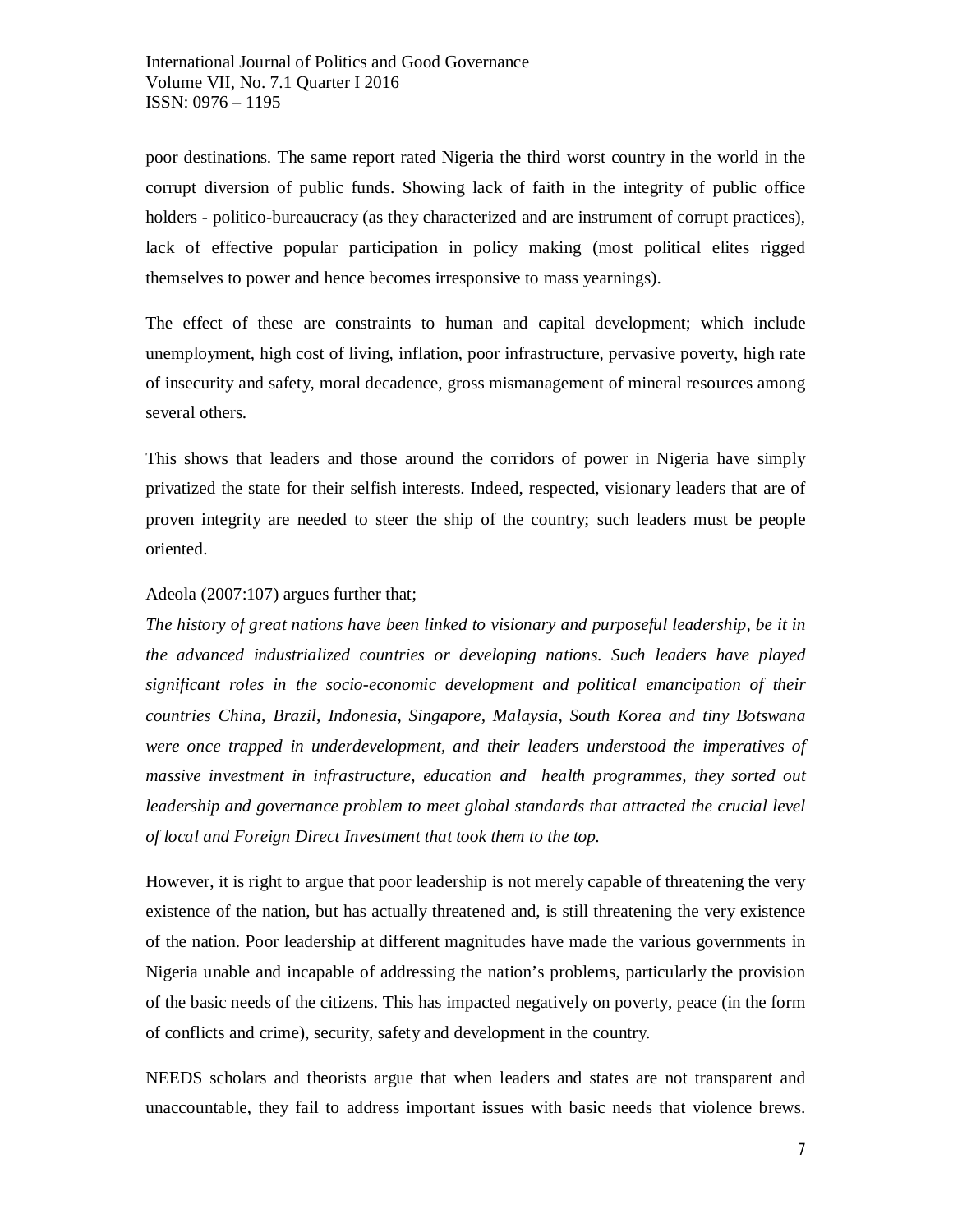However, in Nigeria, the leaders were unable to provide for the masses because they succumbed to political corruption. This subsequently impacted on poverty, peace and development of the nation. The institutionalization of corruption by Nigeria's political leaders has eroded institutional capacity of government, thereby rendering it ineffective and weak.

Nigeria leadership has failed to harness the resources and the ingenuity of the people for national development*.* The trouble with Nigeria is simply and squarely a failure of leadership. There is nothing basically wrong with the Nigeria character or political system in operation. The character of political leadership became a problem as most of them lost or lacked control of effective leadership. This led to the scramble and partition of state resources to suit their purpose.

#### **An Assessment of Leadership Performance between 1999 and 2014**

In order to have a clear picture or understanding of governance and the challenges of leadership in Nigeria, the paper will assess and compare leadership performances between 1999 and 2014 in Nigeria.

Nigeria, the "Giant of Africa", became independent in 1960. Out of 54years of independence, the country has been under civilian rule for about 25 years, while the military ruled for 29 years at different intervals.

Records show the civilian leaders in Nigeria were implicated in the looting syndrome of her external loans, though at different levels. In this respect, AFRODAD cited Patricia Adams, an authority on odious debt that Nigeria with about \$30 billion in debt may top all countries for corruption and it is also Africa's most indebted nation. The successive political leaders under civilian administrations were blamed for governing the country corruptly.

This paper is based on the realities about the state of safety and security, moral decadence, gross mismanagement of human and capital development in Nigeria. The main argument of the paper will be the negative impact of poor leadership in Nigeria.

#### **President Olusegun Obasanjo (1999-2007)**

This government pursued economic reforms that uphold transparency, public accountability and good governance; for example the establishment of Anti-corrupt agencies: Economic and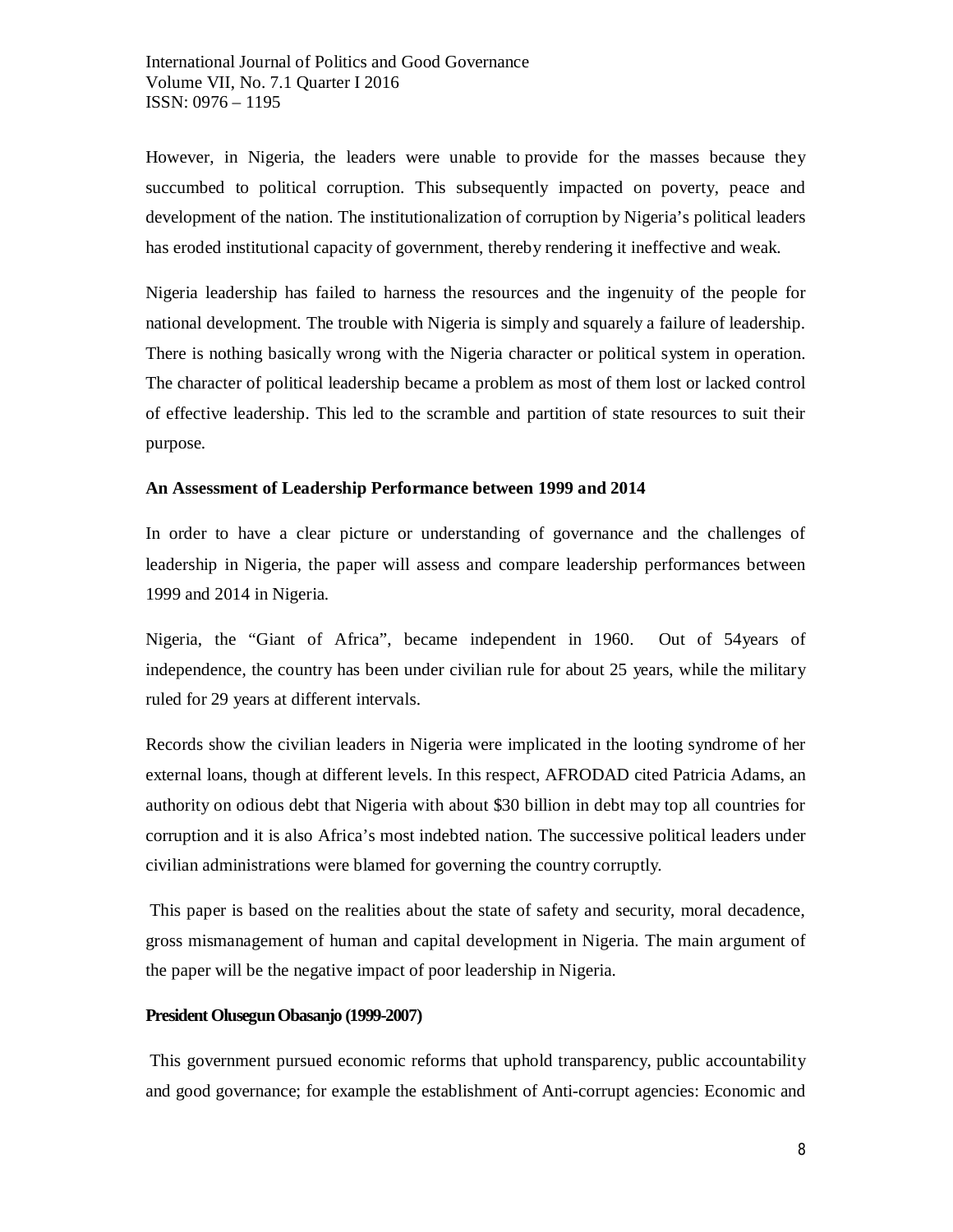Financial Crimes Commission (EFCC), and Independent Corrupt Practices Commission (ICPC). Yet, some attitudes of President Obasanjo, and some projects he embarked upon indicates that he was not free from corruption. Examples of serious 'indications' that suggest President Obasanjo as probably corrupt during his tenure was: The Library Launch at Abeokuta, Ogun State Nigeria that is the Obasanjo Presidential Library (OPL) project. It can be argued that in the said launching, Obasanjo used his position as President to extort billions of naira from the rich and powerful Nigerians.

On his part World Nobel Laureate in 1986, Professor Wole Soyinka, on May16, 2005, at Ibadan, described the launch thus:

*What happened in Abeokuta was an executive extortion. The fact that Obasanjo and even his deputy, Atiku Abubakar obtained licences to run private universities in Nigeria is questionable. The Code of Conduct Bureau was expected to explain (and should have explained) to the Nigerian masses the rationality in the then serving President embarking upon private projects while still in office. Besides, almost all the states' governors during Obasanjo's tenure were equally corrupt, particularly the 30 governors that supported Obasanjo's third term in office bid.*

Good and weighty evidence of poor leadership is the case of Chief Joshua Chibi Dariye, the embattled governor of Plateau State, who was arrested in London on Sept  $2^{nd}$  2004 for money laundering. (The Nation: 2007)

Like Dariye, the case of Alamieyeseigha, the Bayelsa state governor that was arrested for the same alleged money laundering is still on records. (www.proshareng.com)

Most of these state governors are still facing the wrath of the EFCC since they left office .One major resultant effect of the indication of political corruption in Obasanjo's government is the high level of poverty.

In 1998, the World Economic Forum (based in Germany) rated Nigeria  $22<sup>nd</sup>$  out of 23 African countries in the order of competitiveness for foreign aid. Of the five factors cited as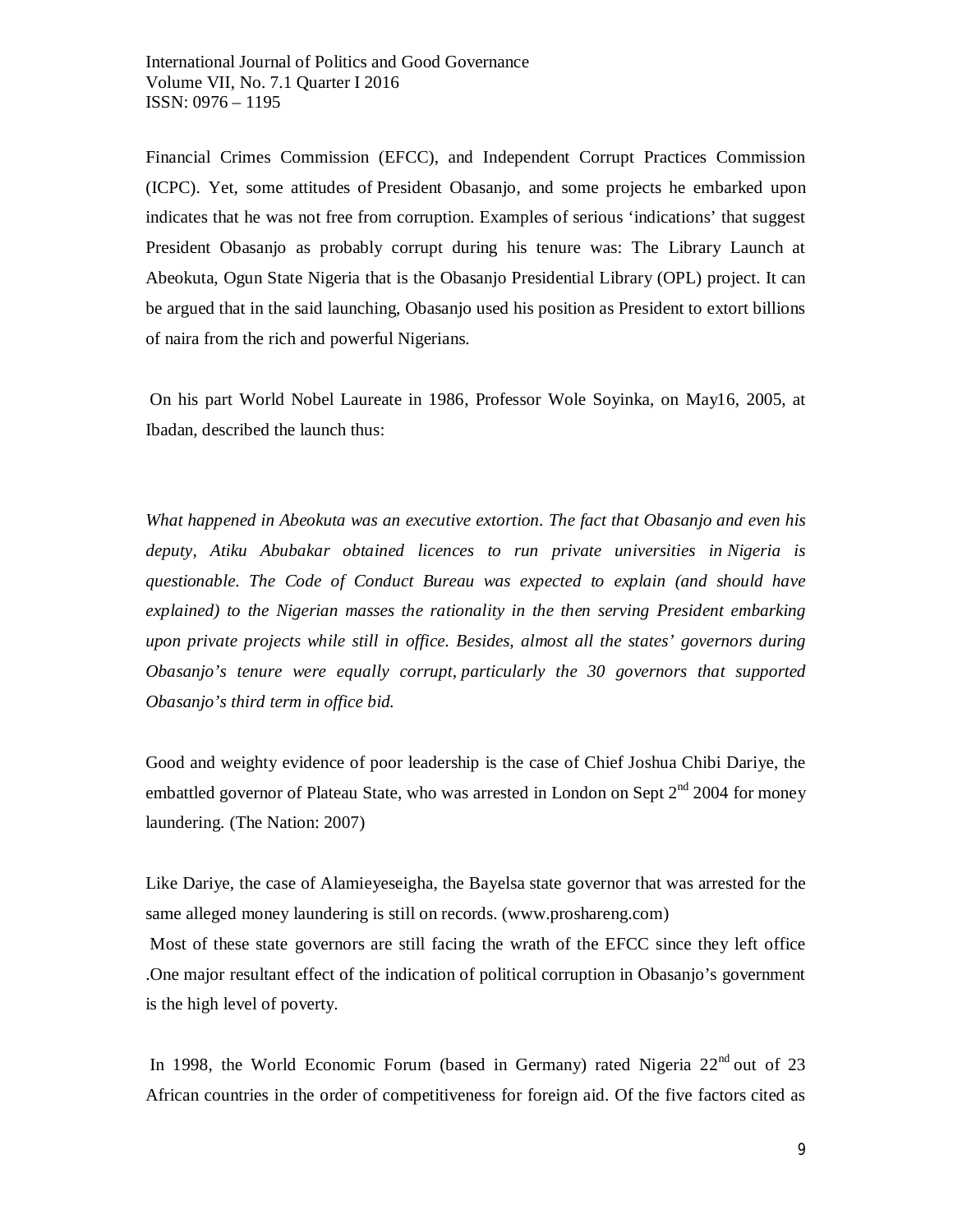the culprit, corruption was the star of the pack. Indeed, the other factors - poor infrastructure, lack of clear direction in market-oriented economy, political instability - owe their potency to the escalating effect of corruption. The figure was above 70 percent when he left office in 2007 (FOS).

Economic Commission for Africa (ECA) making recommendation for cancellation of Nigeria's debt notes; "Over 70 percent of Nigerians live on less than \$1 a day, 79,500 Nigerian children die before age 5 every month, less than 60 percent of Primary-aged children attend school..."

And this high level of poverty during Obasanjo's regime, led to protracted and intense conflicts (e.g. the Niger-Delta, Ijaw and Aguleri conflicts) and a rise in the level of crime (high way robbers and rise in vigilantism).

In an editorial on Monday 16 May 2005, The Guardian could not hide its disgust: The library launch has been described elsewhere as executive extortion. What has happened is perhaps more serious than that. It can be described as constructive corruption where the construction is subtle, disarming and palpable negative…. Knowing the Nigerian mindset you cannot involve functionaries of government and its agencies and tell the world that all their donations are coming from their salaries and private enterprise.

## **President Umaru Yar' Adua (2007-2010)**

With the advent of the Yar'Adua Administration in 2007, the Federal Government articulated the 7-point Agenda for national development. The policy thrust revolved around the seven-point contract of that Administration with the Nigerian people: Energy, Education, Agriculture, Infrastructure, Wealth Creation and Poverty Alleviation, Land Reforms, and Security. The point was further made, that these reforms would catapult Nigeria to the rank of one of the 20 most developed countries of the world by the year 2020.(Nihotour:2014)

Thus, it seems that the NEEDS provided the common denominator upon which the 7-point Agenda, the Vision 20 2020, and the Transformation Agenda rest.But sadly, after more than fifty years of policy reforms,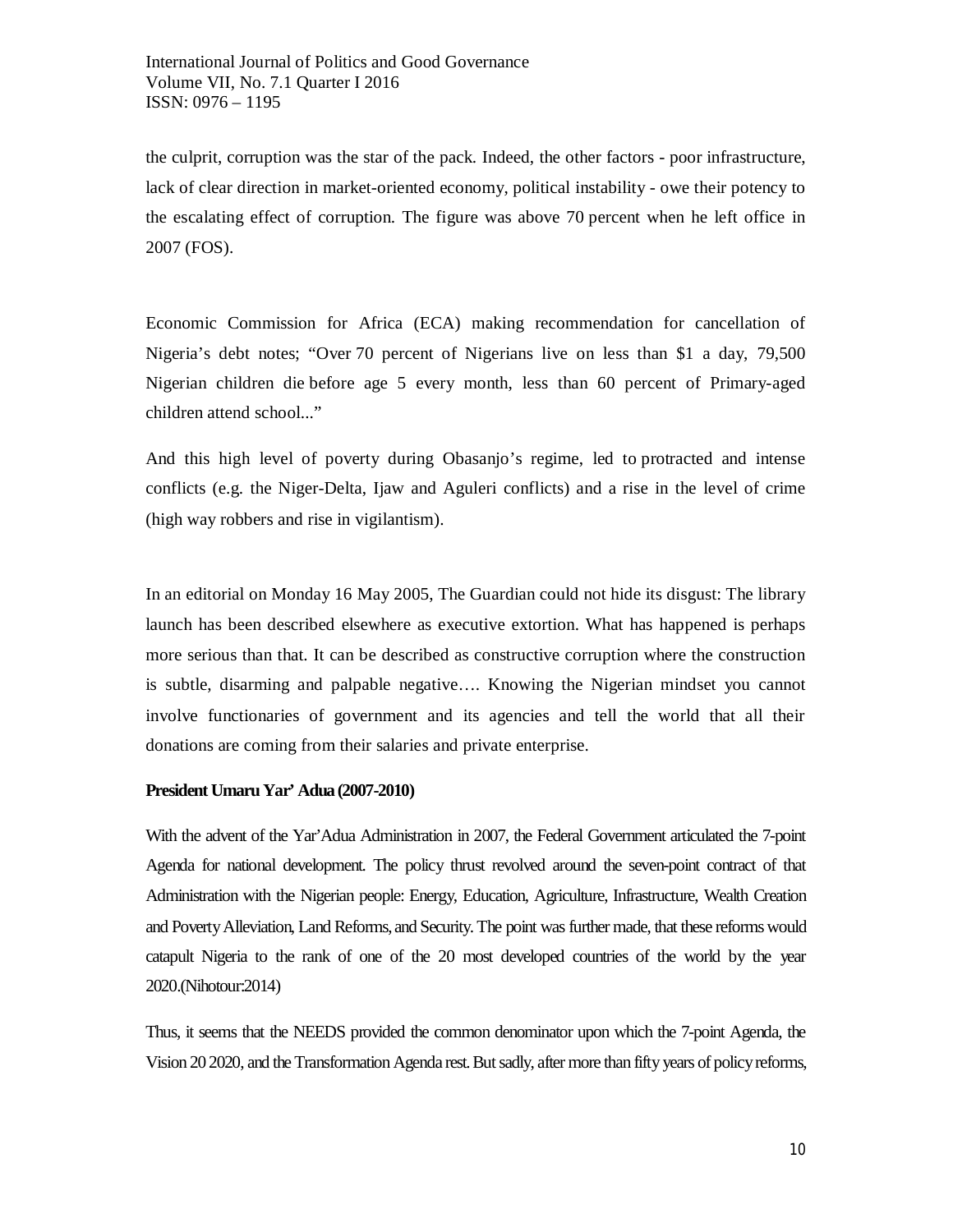Nigeria has painfully remained: A nation with very weak private sector and tottering national currency that was the whipping boy of the international financial community.

-- Life expectancy in Nigeria according to international estimates is 46 years; (UNICEF, 2005).

-- Over 70% of Nigerian citizens live below the poverty line (International benchmark is \$1.5 per day), and Nigeria is ranked 156<sup>th</sup> out of 187 countries in the world ranking of nations using the Human Development Index (UNDP, 2011).

-- Nigeria's Human Development Index at 0.459 lags behind the Sub-Saharan Africa average of 0.463 and the world average of 0.682. (HDI, 2011);

--- Other HDI for Nigeria include: Life expectancy 51.9 years; Education index 0.442; Multi-Dimensional Poverty Index 0.310; and Gross National Income per capita 2,069. Current statistics reveal that 1% of Nigeria's population; enjoy the privileges of 80% of its oil wealth. Thus, 99% of the population have barely 20% of the overall wealth to struggle over. (Yusuf, 2012).

 $-$  Nigeria is ranked  $14<sup>th</sup>$  as the world's most failed state in the 2011 rankings released by Fund for Peace, an American independent non-profit research and educational organisation (HDI, 2012).

--Nigeria's position dropped sharply from  $54^{\text{th}}$  in 2005, to  $22^{\text{nd}}$  in 2006, and  $14^{\text{th}}$  in 2010 and 2011 (HDI, 2012).

-- The anti-corruption group,Transparency International has consistently ranked Nigeria among countries most riddled with corruption. It described Nigeria as aGangster's Paradisewhere

*"...you pay a bribe to see a key official in many an establishment. You pay a bribe to get a job. You pay a bribe to get the passport that is yours by birthright. If you do not give or collect bribes, you remain poor and an object of scorn despite your several degrees and cognate experience until Providence intervenes for you" (TI, 1998*).

Given this sad and inglorious profile, how does Nigeria break out of the logjam of underdevelopment? How can the country resolve the fundamental problems of: insecurity and safety to meet the basic needs of the citizens. It is glaring that, the NEEDS reforms have left much to be desired; Dode (2010:7) contendsthat the Yar'Adua Administration lacked the political and administrative will to implement the seven-point agenda; while Gyong (2012:106) sees it as a major challenge to the success of the Transformation Agenda of the President the near absence of a purposeful, trusted, respected and focused leadership in Nigeria.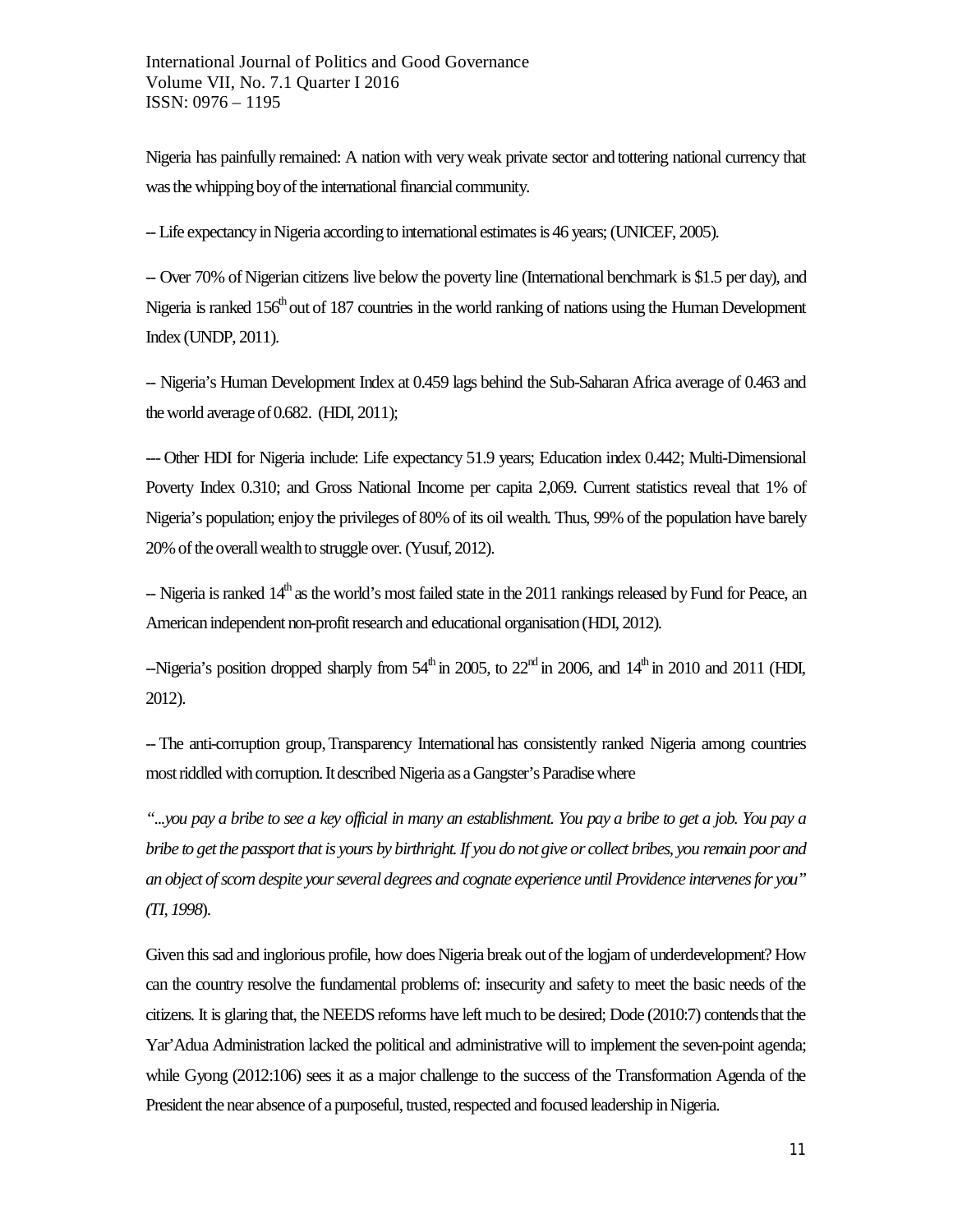#### President (Dr) Good luck Ebele Jonathan (2010 - 2014)

On April 16, 2011, President Good luck Ebele Jonathan won a pan-Nigerian mandate that swept through the North and South of Nigeria. He promised to radically transform the nation and overhaul every aspect of the national life. The Transformation Agenda Final Report defines the goal of the reform exercise in these words: that

*the policies and programmes directed at addressing governance will focus on the public service, security, law and order, the legislature, anti-corruption measures and institutions, the judiciary, economic coordination, and support for private investment... These will be addressed through the implementation of the recommendations ... in the areas of public service reforms, judicial reform, anti-corruption initiative, electoral reform, land use reform, fiscal management reforms, power sector reform, police reform, financial sector reform, infra-structural development reform, and information and communication technology (p. 51; Cited by Asobia, 2012).*

However, according to the National secretary of the APC. Alhaji Lai Mohammed, Nigerians need no marking scheme to know that the rate of unemployment rose to an unprecedented 23.9 percent by December 2011, according to figures given by the National Bureau of Statistics (NBS). Today the figure must be hovering above the 50 percent mark.. The so called 6.5 percent economic growth announced by the Finance Minister is meaningful only on paper. Fifty four percent of Nigerian youths were unemployed in 2012. This was contained in the ''2012 National Baseline Youth Survey Report'' issued in Abuja by the NBS in collaboration with the Federal Ministry of Youth Development. It said out of 45,836 youths recorded against different types of crimes, 42,072, representing 75.5 percent were males, while the remaining 24.5 percent were females.

The Special Assistant on Sustainable Banking, CBN, Dr Aisha Mahmood, disclosed that unemployment remains a severe threat to Nigeria's economy. She said as the population is growing the resources that we all depend on, the food, energy and water, are declining. In a recently published data on its website , the National Bureau of Statistics showed that states that have a poverty rate of 70 percent include Katsina,74.5 percent, Adamawa, 74.2 percent, Gombe, 74.2 percent ,Jigawa,74.1 percent , Plateau 74.1 percent, Ebonyi 73.6 percent, *Bauchi*73 percent ,Kebbi 72 percent and Zamfara, 70.8 respectively.

Let it also be highlighted that in the course of this study, academics in publicly owned universities in Nigeria were on strike for seven months running; and the institutions remained unopened.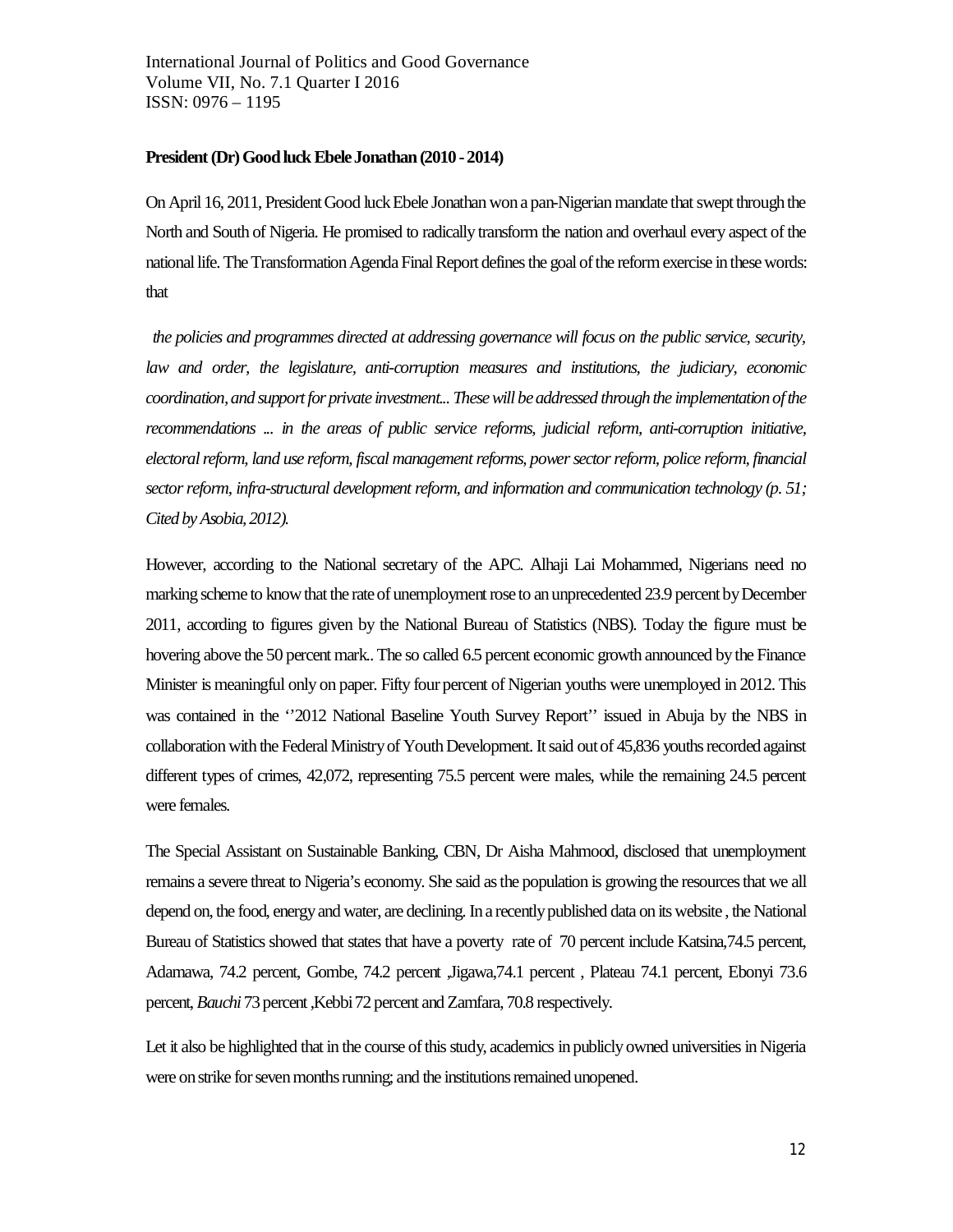On this score, it is instructive to note that out of the 123 (one hundred and twenty three) universities in Nigeria, 73 (seventy three) are publicly owned - made up of 36 (thirty six) federal universities and 37 (thirty seven) state universities (United States Embassy in Nigeria, 2012).

The nation's human capital development is in total neglect, while, governance in Nigeria has only given birth to what Joseph and Gillies (2010:185) pinpoint as politics without progress and Kuka (2012:1) describes as the political class treating Nigerian politics as national bazaar.

The President's falsehood that poverty had been reduced by 50 per cent is selective amnesia. With the Central Bank of Nigeria's assessment that 80 per cent of youths are unemployed, a World Bank report asserting that 58 million Nigerians are poor and the World Economic Forum's Global Competitive Report 2014 ranking it 127th out of 144 countries. Nigeria is still firmly one of the world's poor destinations. We cannot maximise our potential until we effectively tackle insecurity, corruption, and re-empower human capital for effective performance. Nigeria has been rated one of the worst governed countries in Africa based on the 2014 Ibrahim Index of African Governance [IIAG], which was released on Monday. Under participation and human rights, the country is rated 26th with 46.9 per cent, 31th on sustainable economic opportunity with 43.3 per cent and 34th in human development with 53.0 per cent.

The country got its lowest rating in personal safety where it is ranked 49th with 16.5 per cent and second lowest in national security where it is ranked 48th with 58.2 per cent.

In the report, obtained by PREMIUM TIMES, Nigeria is rated 45.8 per cent lower than the African average (51.5 per cent) and ranked 37th out of 52 in the overall governance scale.

Indeed, in December 2013, ex-President Obasanjo, generally known to have been responsible for Jonathan's ascendancy to Nigeria's presidency, in an 18-page publicly circulated letter, addressed to President Jonathan, accused the President as a person, of being deficit in purposeful, trustworthy, respectable and focused leadership credentials. Chief Obasanjo, in highly acerbic tones, accused President Jonathan of being bereft of democratic tendencies and credentials.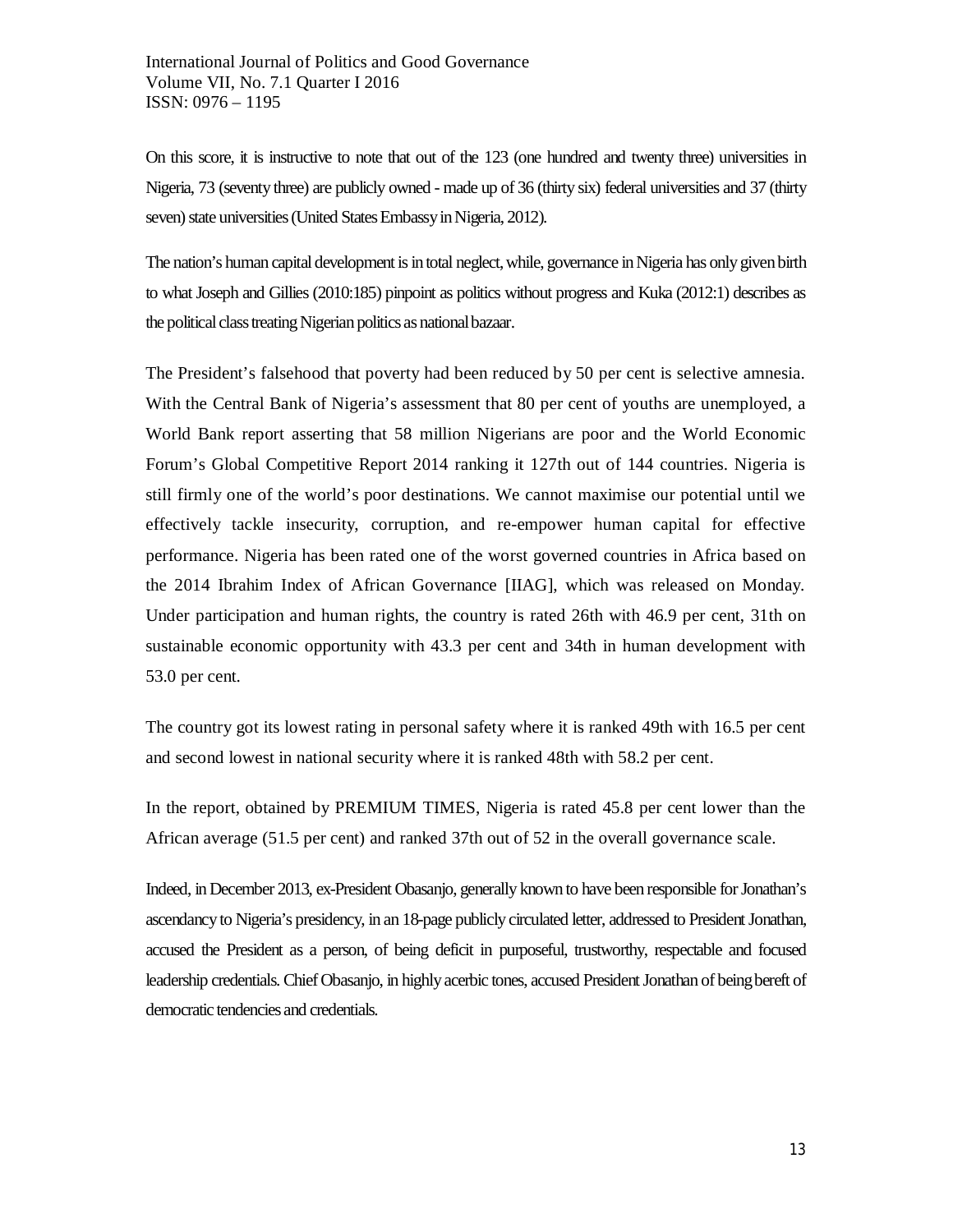### **Conclusion and Recommendations**

This paper on governance and the challenges of leadership in Nigeria has argued that of all the problems militating against Nigeria's quest for socio-politico economic development, the most daunting appear to be ineffective leadership.

The paper has examined the concepts of leadership and governance in all their ramifications. The paper also examined the leadership and governance of three administrations in Nigeria between 1999 and 2014 and the enigmatic nature of corruption in Nigeria, the paper focused attention on the state of security and safety, and the provision of human capital (education and health) as barometers of good governance.

The paper suggests the following recommendations to tackle the problems of ineffective leadership, the menace of corruption and the evil effects of bad governance.

First and foremost, we need a paradigm shift in leadership identification, nurturing and selection - something new and something different. We need to throw up political platforms and candidates with the knowledge, skills and proven record of performance and integrity in public service to transform our nation. (Nasir El-Rufai)

It is my humble view that we should scrutinize all those that offer themselves for leadership bearing in mind at least the following parameters:

## **Education, Experience and Pedigree are necessary but not sufficient**

We must not write off educational attainment as a necessary indicator of leadership effectiveness. Experience that is relevant to governance – in managing resources, administering large, complex organizations, and mobilizing our nation's diversity into inclusive strength matters. The educational background and family heritage can check the attitude of our aspiring leaders.

## **Bold and Courageous Leaders with Clear Vision**

Transformational leaders are bold and courageous. They envision and see possibilities in impossibilities and persuade the followers that it is not only possible but attainable, outlining practical steps to realize the vision.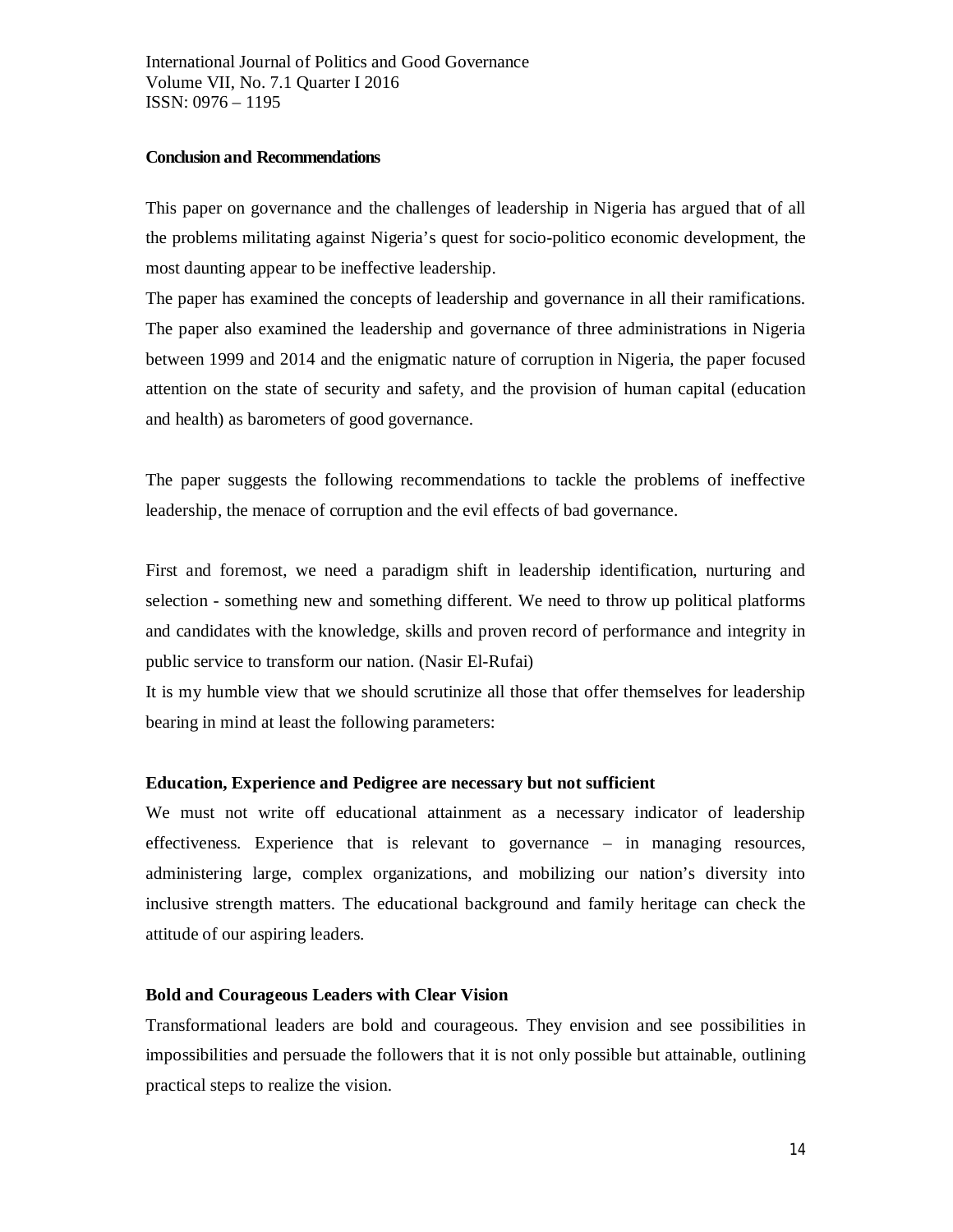#### **Bridging Regional and Ethno- Religious Divide**

Nigeria's diversity, history and recent experiences require leaders that build bridges across our genders, ethnic groups, regions and religions. No one should be appointed/elected base on favouritism and family connection to national leadership unless by expressions, actions and practices that have shown this capacity not to discriminate, but to unite, integrate and include every Nigerian of whatever background in his inner circle, comfortably. Careful scrutiny of the track records of any prospective leader in his or her past public and private life would show how diversely they recruited their staff, picked advisers and made decisions on citing of projects and programs. This principle can be applied to aspirants even seeking office at state and local government levels in a careful and discerning manner.

### **Recognition for the Imbalance in our Federalism**

Nigeria's federal structure exists only in the official name of our nation. Years of administrative centralization by the military has created distortions and imbalances in our federalism. This needs to be recognized by our prospective leaders. We must raise this debate on federal imbalance to put on hold the senseless quest for the creation of more states, demand the legislation of State and Federal crimes and cause the amendment of our Constitution to enable States and Local Governments establish community-level security agencies to address our disparate internal security needs. We must encourage inter-state competition by devolving more powers and responsibilities to lower tiers of government and reducing the scope and scale of Federal encroachment into the daily lives of our citizens.

#### **Strong, Dedicated Advisers and Inner Circle**

There is a Nigerian proverb which translated is "there is no wicked ruler without wicked advisers". Effective leaders usually have a team of advisers that are brighter, more experienced and exposed. Self-confident leaders identify their personal skills and experience gap and choose staff to furnish what is missing. A leader, however brilliant, who is surrounded by an inner circle of insecure, incompetent and mediocre people, often comes to grief. It is therefore advised that leaders should appoint technocrat who are competent in their various field. This will also ease the burden of governance.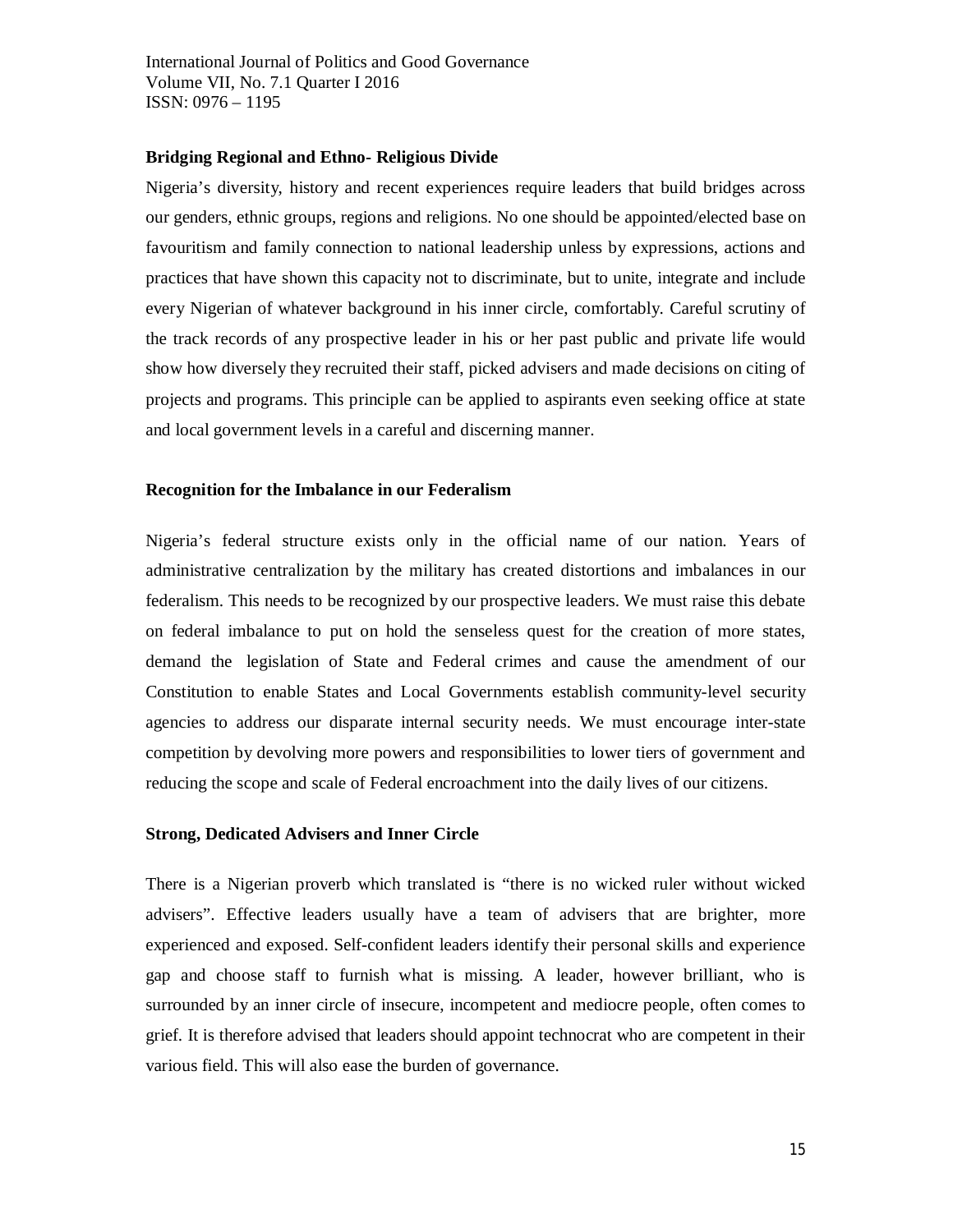## **Public Service Skills and Performance**

Public service experience particularly at Federal level is essential for effective future public leadership at that level. Similarly, any person aspiring to leadership at state or local government level ought to show some understanding of, experience in and exposure to that level of governance. Private sector success helps but is not a conclusive indicator of future public sector performance. In any case, there is a huge difference between the skill sets required for politics and governance because often persons that get a government elected are not the best persons to help it govern.

## **Democrats in Words, Actions and Practice**

It is one thing for aspiring leaders to talk repeatedly about democracy, but another to practice it. We should scrutinize our leaders' words, actions and practices to ensure that there are no disconnects between all three. People driven by the politics of personal interest and primitive accumulation do not believe in democracy nor are they capable of practicing it in governance. They neither believe in social justice and equal opportunity for citizens. By nature, they are capricious and seek to exercise power singularly for private accumulation, not for general welfare, service and public good. They therefore have no regard for people capable of independent thought, merit and performance, so they inadvertently put blind loyalty above the Constitution.

Nigerians need to offer suitable challenges, recognition, and support to prospective leaders, as well as minimizing the barriers for sustained leadership development. One thing is certain, the leadership factor is significantly more important than ever before and needs to be on the strategic agenda of Nigeria. It is my sincere hope that these modest recommendations will help us all in responding to the challenges of leadership by taking the country to its next level.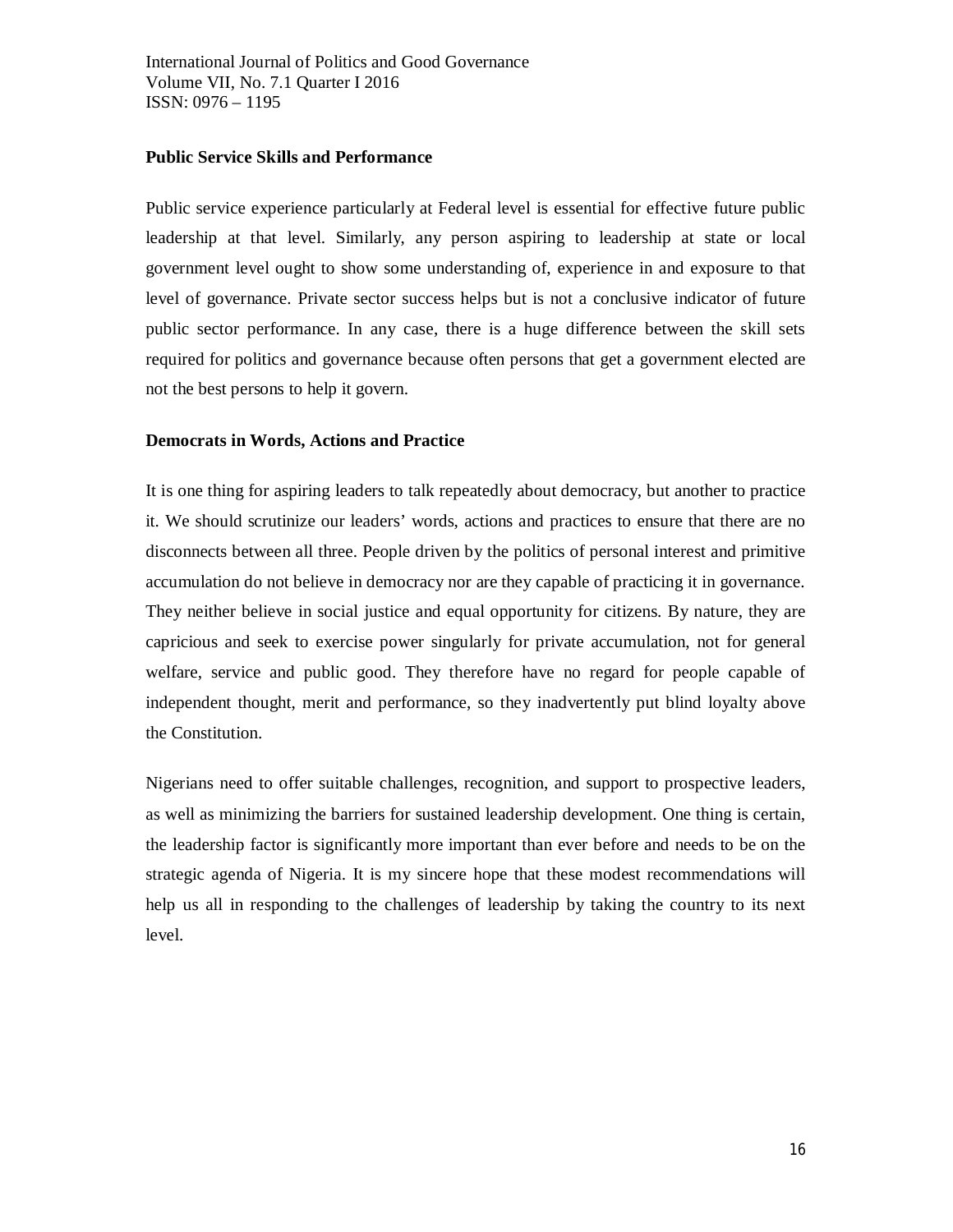# **REFERENCES**

African Forum and Network on Debt and Development (2007).Nigeria: Foreign Debts, Stolen Wealth, IFIs and the West, a Case Study: AFRODAD.

Adeola, G.L (2007). "Politics and Democratization Process in Nigeria: The Prevailing Issues", LASU Journal of Social Sciences, Vol 6 Nos 1 & 2, August.

Afegbua, S. I & Adejuwon, K. D (2012) "The Challenges of Leadership and Governance in Africa" A Journal *of Academic Research in Business and Social Sciences. Vol. 2, No. 9, September.*

Asobie A. (2012), "Challenges of Governance: Need for Transformational Leadership", Presented at National Conference of ANAN, Held at Abuja, October

Buhari, M. (1998) "Leadership and Accountablity in a Period of Moral Crisis" (in Mahadi, A. and Kwanashie, G. Leadership, Aqccountability and the Future of Nigheria, 1999, Arewa House, ABU, Kaduna Annual Lecture Series.

Chazan, N. (1992). "Liberalization, Governance and Political Space in Ghana", in Hyden, G and Bratton, M (eds), Governance and Politics in Africa, Boulder & London: Lynne Rienner Publishers.

Eze, I (1988). "A Study of Leadership in Nigerian Organisations", ASCON Journal of Management Vol 7, Nos 1 & 2, April/October.

El-Rufai (2013), In Search of Leadership (2): Restoring Hope by Avoiding Breakdown sahara reporters.com/2013/01/24search leadership-2-to-restoring-hope

Governance and Social Research, Vol 1, No 1, Jos

HDI, 2011 in Osisioma,B.C (2012 ) '' Nigeria's Transformation agenda : The Management and Leadership challenge"" An Executive MCPES Paper of(NIM , South-East Zonal .Nov

Mullins, L.J. (1996) Management and Organisation Behaviour. Pitman Publishing, LondonNational Institute for Hospitality and Tourism, (Nihotour). 2014 .

Olayiwola, A.R.O (2013), Leadership, Corruption and Governance in Nigeria, *J. of Education and Leadership Development* Vol.5, No.2, Pp. 52 – 73.

Kukah, M.H (2012). Speech at Roman Catholic Diocese of Sokoto.

The Nation, Newspapers. 2007-04-06

United Nations Development Programme,*Human Development Report 2011.*

Yusuf , ( 2012) in Osisioma,B.C (2012 ) '' Nigeria's Transformation Agenda: The Management And Leadership Challenges" An Executive MCPES Paper of(NIM , South-East Zonal .Nov